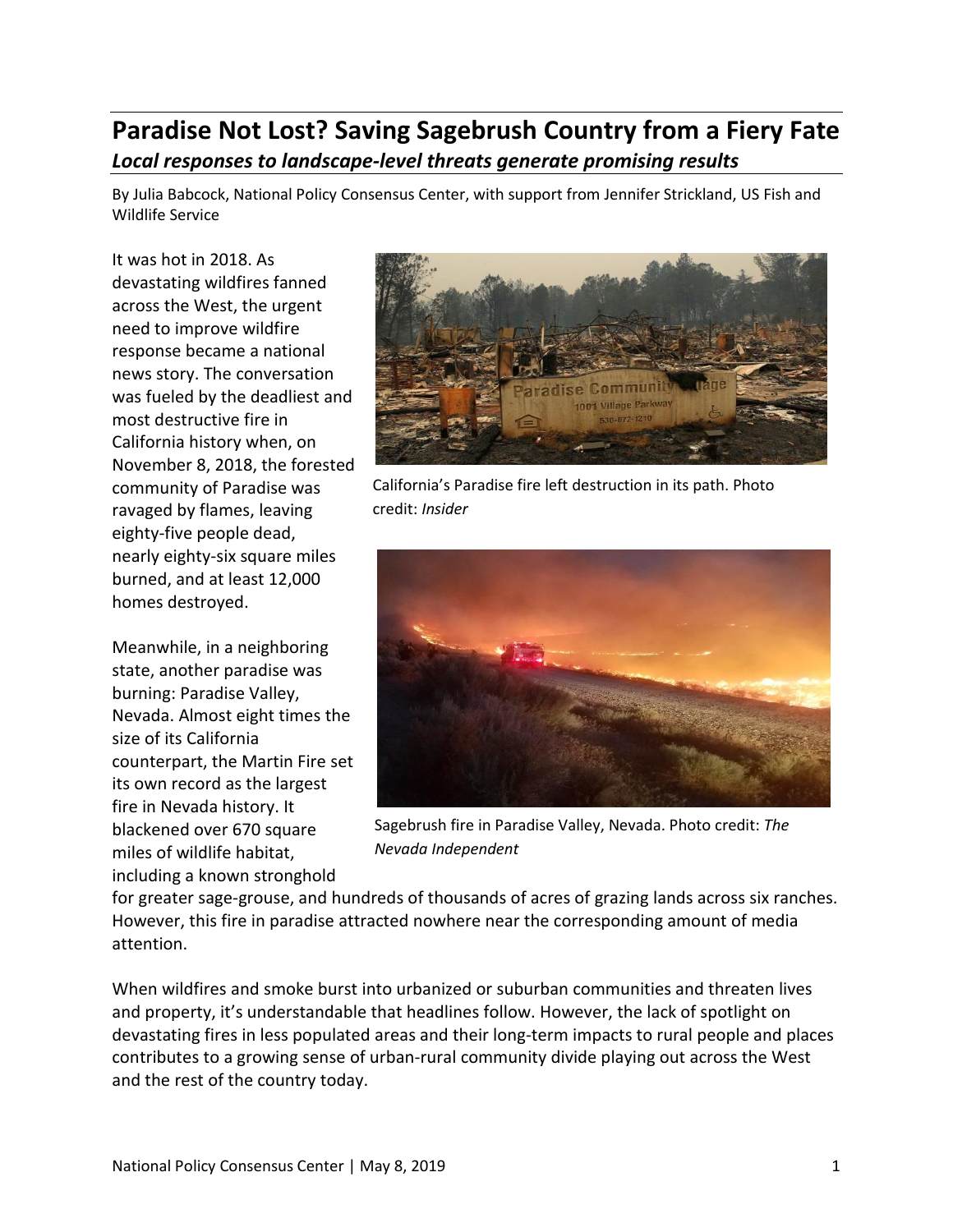"The fact that America's sagebrush sea is some of the country's least populated and wildest landscape has long allowed it to largely escape the media and political radar. But that lack of attention is a disservice to the challenges this ecosystem and associated rural communities face, and to the work they are collaboratively mobilizing to address wildfire risk." says Brett Brownscombe, Project Manager for Oregon's Sage-Grouse Conservation Partnership<sup>1</sup> with the National Policy Consensus Center<sup>2</sup> at Portland State



A sagebrush landscape in the Oregon Badlands Wilderness. Photo credit: Bob Wick, US Bureau of Land Management

University's Hatfield School of Government.

Paradise Valley, Nevada, located in the Great Basin, is one of those rural places. Characterized by high, dry deserts and rolling valleys speckled with fragrant sagebrush shrubs, the Great Basin constitutes a large portion of America's sagebrush country, a quintessentially western

## **The Sage-Grouse Conservation Partnership: A Foundational Collaboration**

The Sage-Grouse Conservation Partnership is a collaborative effort started in 2010 to leverage funding across Oregon's sagebrush landscapes and build interagency agreements that balance natural resource protection with local livelihoods. Nicknamed "SageCon," the partnership is structured to develop policy agreements and focus investments across public and private lands to build community capacity in addressing major ecosystem threats, including wildfire and invasive plants. Leading up to the 2015 greater sage-grouse Endangered Species Act listing determination, SageCon worked across Eastern Oregon to build collaborative solutions that promote the bird's conservation. From 2014 to 2019, an average of \$15 million dollars a year in federal investments and over \$1 million a year from state and local partners has been leveraged relevant to implementation of Oregon's Sage-Grouse Action Plan. (Source: https://oregonexplorer.info/content/oregon-sage-grouseaction-plan)

 $\overline{a}$ 

<sup>1.</sup> Learn more about the SageCon project at the Oregon Explorer website at https://oregonexplorer.info /topics/sage-grouse?ptopic=179.

<sup>2.</sup> Learn more about the National Policy Consensus Center at www.pdx.edu/npcc.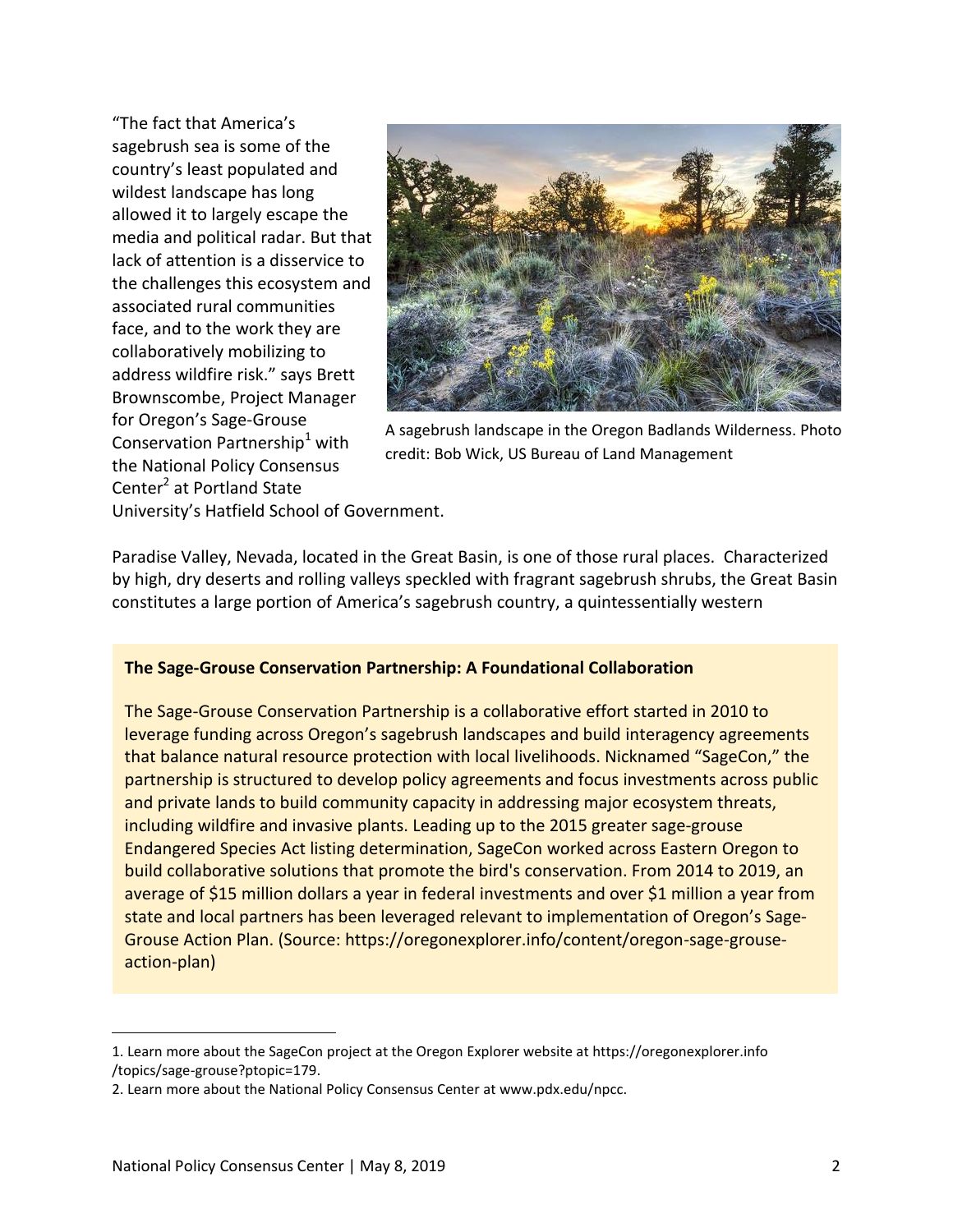landscape. Some of the country's most sparsely populated and undeveloped lands are found here, and to many, it is a distinct kind of paradise where wild things roam free, where multiple generations of the same families steward the land, and where one can watch an unobstructed view of the sun kissing the edge of the earth at dusk.

Like its sister states in the Great Basin, Oregon is host to millions of acres of rural and rugged sagebrush rangelands. Unfortunately, the health of these lands has been compromised by the invasion of nonnative annual grasses like cheatgrass. Accelerated by human-induced factors and a changing climate, the presence of large swaths of cheatgrass is destabilizing the delicate balance of flora and fauna across an ecosystem that supports thousands of rural communities and over 350 species of wildlife.<sup>3</sup>

"Stoked by dry, volatile cheatgrass, the wildfires we're seeing nowadays in eastern Oregon's sagebrush country are burning hotter and spreading faster than they would have a hundred years ago," says Jeff Everett, a biologist with the US Fish and Wildlife Service in Oregon. "This rapid change poses a significant threat to the longterm health of some of America's most beloved creatures."

Like Nevada and other Great Basin states, Oregon has seen

 $\overline{a}$ 



A bighorn sheep stands in a patch of dry cheatgrass in Oregon as he grazes nearby sagebrush. Photo credit: Dan Dzurisin, Creative Commons

its fair share of recent and historically large and severe rangeland wildfires. In 2012 and again in 2014, over a million acres of sagebrush burned, impacting wildlife populations and forcing local ranchers to thin or sell off their herds due to lack of forage. Those fires also raised the legal and regulatory stakes for communities of people and wildlife in the context of the greater sagegrouse. At the time, the US Fish and Wildlife Service was considering whether to list the bird under the Endangered Species Act (ESA), a question that continues to percolate today in the face of wildfire and other threats.

<sup>3.</sup> Jonathon Thompson, "Sage-Brush in Western North America: Habitats and Species in Danger," *Science Findings,* (Pacific Northwest Research Center), 91, March 2007.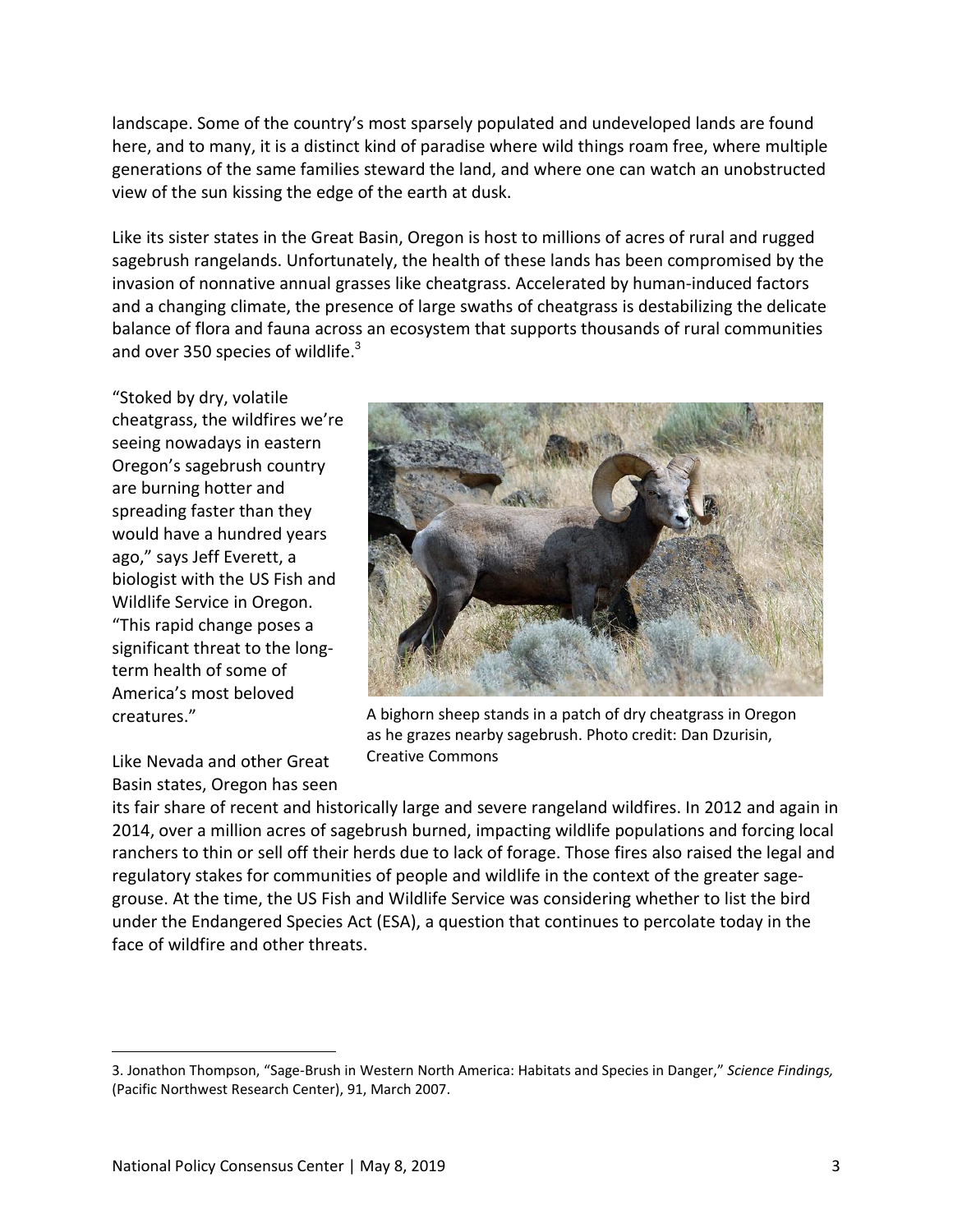"There was a lot of concern in 2012 and 2014 about the scale and pace at which the landscape burned, and the potential to tip the scales on the listing determination," says Brownscombe. "Up and down the main street in Burns, I remember seeing semi-trailers full of hay. People in the ranching community far outside the local area had mobilized to help fellow ranch families who had been burned off the land. It was a huge community-based effort."



RFPA volunteers respond to Bowden Hills Fire south of Burns in 2017. Photo credit: Oregon RFPA Library

And Oregon wasn't alone in its quest to find solutions for its vulnerable sagebrush communities and sage-grouse. As western states grappled with the increased frequency and intensity of rangeland wildfires, many communities began asking, where might the next paradise be lost? Is there any way to avoid it?

## **Harnessing the Power of Local Communities**

In 2017, the 5,800-acre Ana Fire threatened the home of Kevin Leehmann, a rancher and firefighter in South Central Oregon. He responded by recruiting his neighbors to establish the High Desert Rangeland Fire Protection Association, a voluntary force of local residents committed to a shared goal of rangeland fire suppression. Supported by training from the Oregon Department of Forestry and Oregon State University, with



Rangeland fire protection associations use all-terrain vehicles to reach remote areas. Photo credit: Oregon RFPA Library

equipment provided by the Federal Excess Personal Property Program, the High Desert Rangeland Fire Protection Association is now over ninety members strong. The association protects over 1.7 million acres of private and public lands. Leehmann shared that he only wishes he would have formalized the association ten years earlier.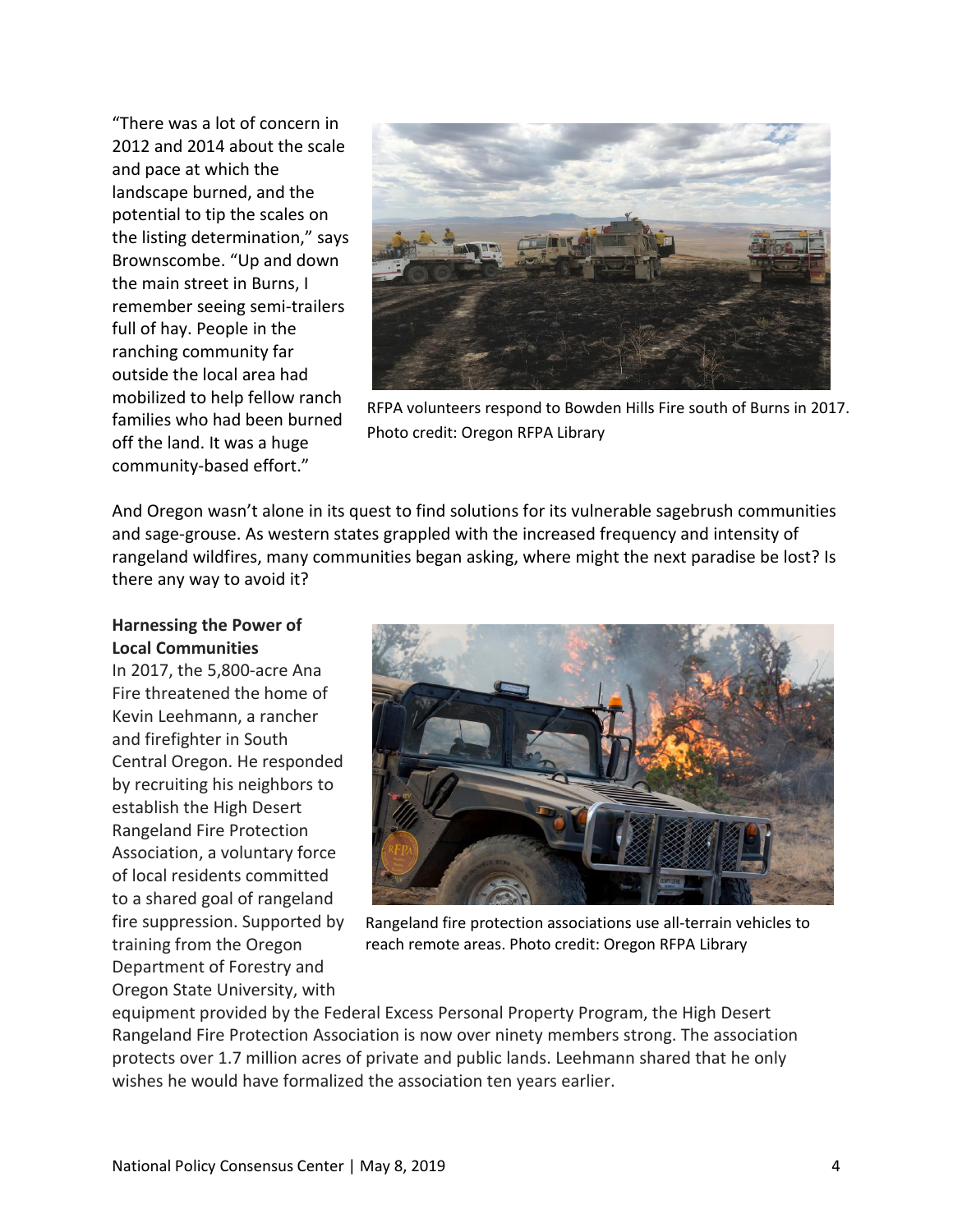With the odds stacked against them, rural communities across Oregon have formed a host of rangeland fire protection associations, or RFPAs. Beginning in 1964 with state enabling legislation and the formation of the first official RFPA (Ironside, Oregon), the RFPA model<sup>4</sup> consists of independent, volunteer-based associations who partner to enhance local wildfire response across vast and differing land ownership boundaries. Key partners include the US Bureau of Land Management (BLM) and Oregon Department of Forestry (ODF), who work with RFPAs to train volunteers, mobilize aerial surveillance, update communication technologies, and repurpose equipment and vehicles to cover rough terrain.

Now, all of Oregon's sixteen million acres of sagebrush, which cover roughly one third of the state, are protected by RFPAs.

In 2018, twenty-three RFPAs across Oregon responded to 168 fire-starts with only seventeen fires reaching more than 500 acres. Oregon RFPA fire suppression costs averaged between \$70 and \$100 per hour per piece of equipment, a considerable amount less than state or federal fire teams.

But getting to this point wasn't easy. Relationships take time, and they shift as each landowner and the organizations they represent bring their own culture to bear on how they respond to fire risks.

Marvin Vetter, ODF's Rangeland Fire Protection Coordinator likens the process of getting different land managers on the same page for fire response as akin to shifting a dozen CEOs to use the same business model. "In other words, it takes shared investment, open leadership, a lot of discussions, and a keen ear to listen for resource alignment such as shared goals, training, and equipment," says Vetter.

As Bob Skinner of Jordan Valley RFPA put it when presenting testimony to members of the Oregon legislature this past March, "The secret to RFPA success is initial attack and staying vigilant during times of high risk such as when lightning storms appear. The other key has been how RFPAs and partners such as BLM have worked together to change the way we fight fires. For example, when a local RFPA volunteer detects a fire, they contact the BLM and sometimes their aviation team can show up before ground support can."

Communication and working relationships, however, weren't always this good. The history of ranchers and the federal government in the West is marked by no shortage of conflict, so growing collaboration didn't necessarily happen upon a fertile foundation. And, trust and confidence can erode quickly when disparate state and federal standards, cultural differences between ranching communities and formal firefighting institutions, and specific negative incidents or experiences during a fire are added to that foundation. That was the case after Oregon's 2012 and 2014 large sagebrush fires.

 $\overline{a}$ 

<sup>4.</sup> For more information about RFPAs see http://www.nwfirescience.org/RangelandFireProtectionAssociations.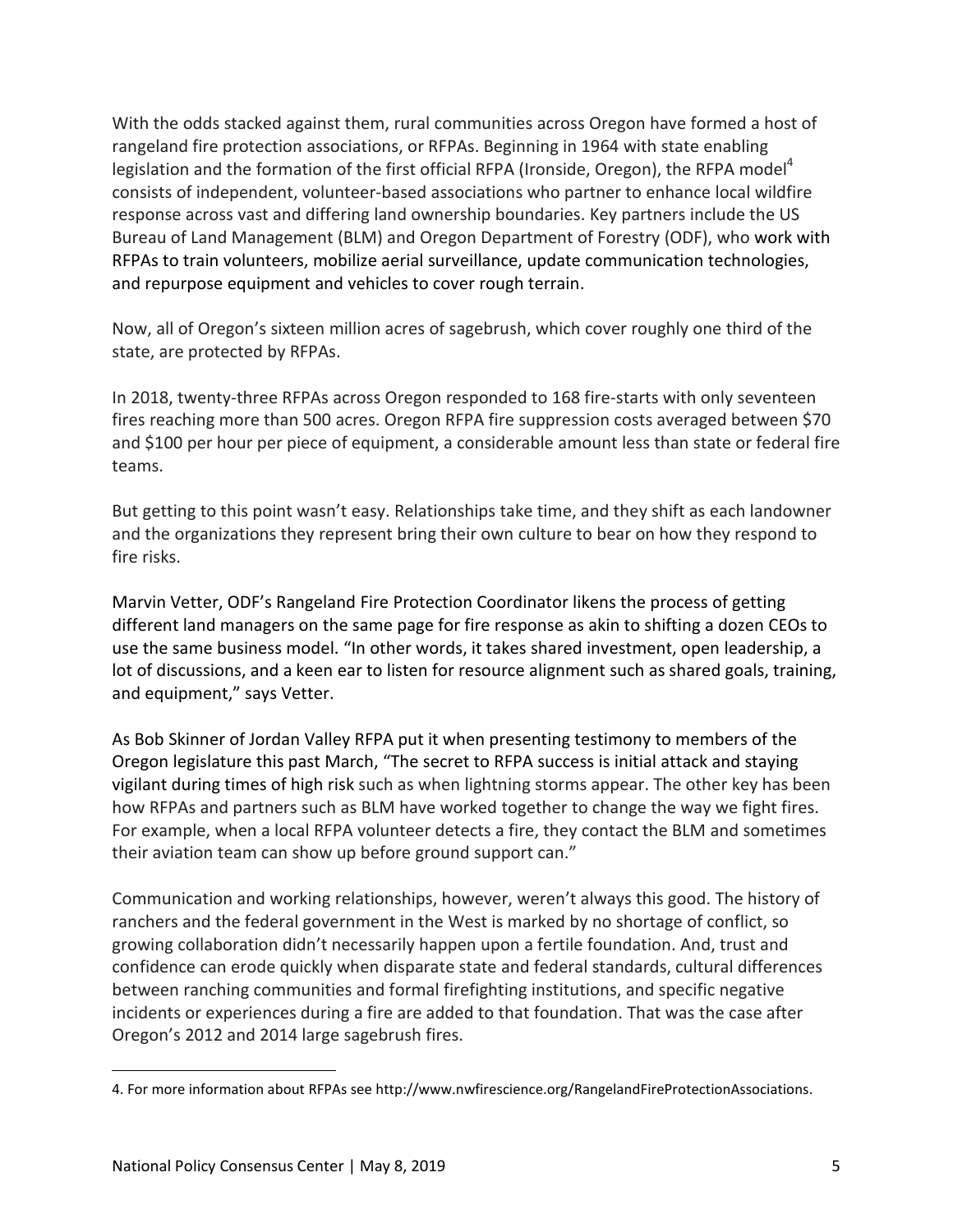"BLM brings a lot of resources to a fire. In many cases, these resources come in the form of people from other states, who don't know the local area, and who are taught to do things according to a certain federal protocol. During a high-energy event like a fire, it doesn't take much for this approach to butt up against local people who do know the area intimately, have their own way of doing things, and who want to be involved," explains Skinner, who is also a member of the Oregon Cattlemen's Association and president of the national Public Lands Council. "Since the 2012 and 2014 big fires, let's just say that we have come a long way toward achieving a very good working relationship with our federal and state partners."

Today, Skinner and other RFPA members talk about the BLM as an indispensable partner and part of the same community, with stories that include BLM firefighters being invited to share in food and drinks with RFPAs, or vice-versa. A variety of factors contributed to the improvement, including engagement in joint trainings (BLM, ODF, RFPAs); increased state legislative investment in RFPAs, which helped improve communication and relationships by upgrading equipment, solidifying liaison staff, and building capacity; and time spent together both on and off the fire line, building common understanding and learning more about wildfire and each other. Oregon's RFPAs and BLM have since put in place a jointly-crafted memoranda of understanding to solidify the relationship.

"The 2012 and 2014 time period was a turning point in how the RFPAs and the BLM work together. Relationships at that time were tough, and the communication between the agencies wasn't there. Now the BLM and ODF have taken a different stance by working together to train, communicate, and harness the relationships between all entities, and in doing so the bond between the RFPAs and BLM has never been so strong. All groups are communicating and working together as one towards the same common goals," says Brent Meisinger, BLM's Fire Operations lead in Vale, Oregon.

#### **Partnerships Paying Dividends**

This positive-trending shift in relationship couldn't have come at a better time. In September 2015, the US Fish and Wildlife Service determined sage-grouse did not need federal ESA listing, in part based on commitments from Oregon and other western states as well as the BLM to address wildfire and its link to invasive annual grasses. This increased focus included bolstering RFPA capacity.

And, the change has not simply been a matter of culture; it has mattered on the ground. Coinciding with the more collaborative approach to federal-state-local

### **Acres of sagebrush habitat burned by state and year STATE TOTALS**

| <b>STATE</b>        | <b>Acres</b><br><b>Burned</b> | 2018 GRSG 2017 GRSG 2016 GRSG<br><b>Acres</b><br><b>Burned</b> | <b>Acres</b><br><b>Burned</b> |
|---------------------|-------------------------------|----------------------------------------------------------------|-------------------------------|
| California          | 22,961                        | 88,551                                                         | 5,145                         |
| Colorado            | 44,487                        | 27,780                                                         | 3,215                         |
| Idaho               | 503,875                       | 251,443                                                        | 104,849                       |
| <b>Montana</b>      | 37,259                        | 357,934                                                        | 14,316                        |
| <b>Nevada</b>       | 1,038,490                     | 967,324                                                        | 215,073                       |
| <b>North Dakota</b> | $\bf{0}$                      | 0                                                              | 0                             |
| <b>Oregon</b>       | 22,291                        | 104,905                                                        | 111,760                       |
| <b>South Dakota</b> | $\Omega$                      | o                                                              | o                             |
| Utah                | 142,765                       | 93,295                                                         | 33,269                        |
| Washington          | 162,828                       | 113,217                                                        | 83,489                        |
| <b>Wyoming</b>      | 124,957                       | 69,410                                                         | 55,152                        |
| <b>TOTAL</b>        | 2,099,913                     | 2,073,859                                                      | 626,268                       |

Source: US Bureau of Land Management